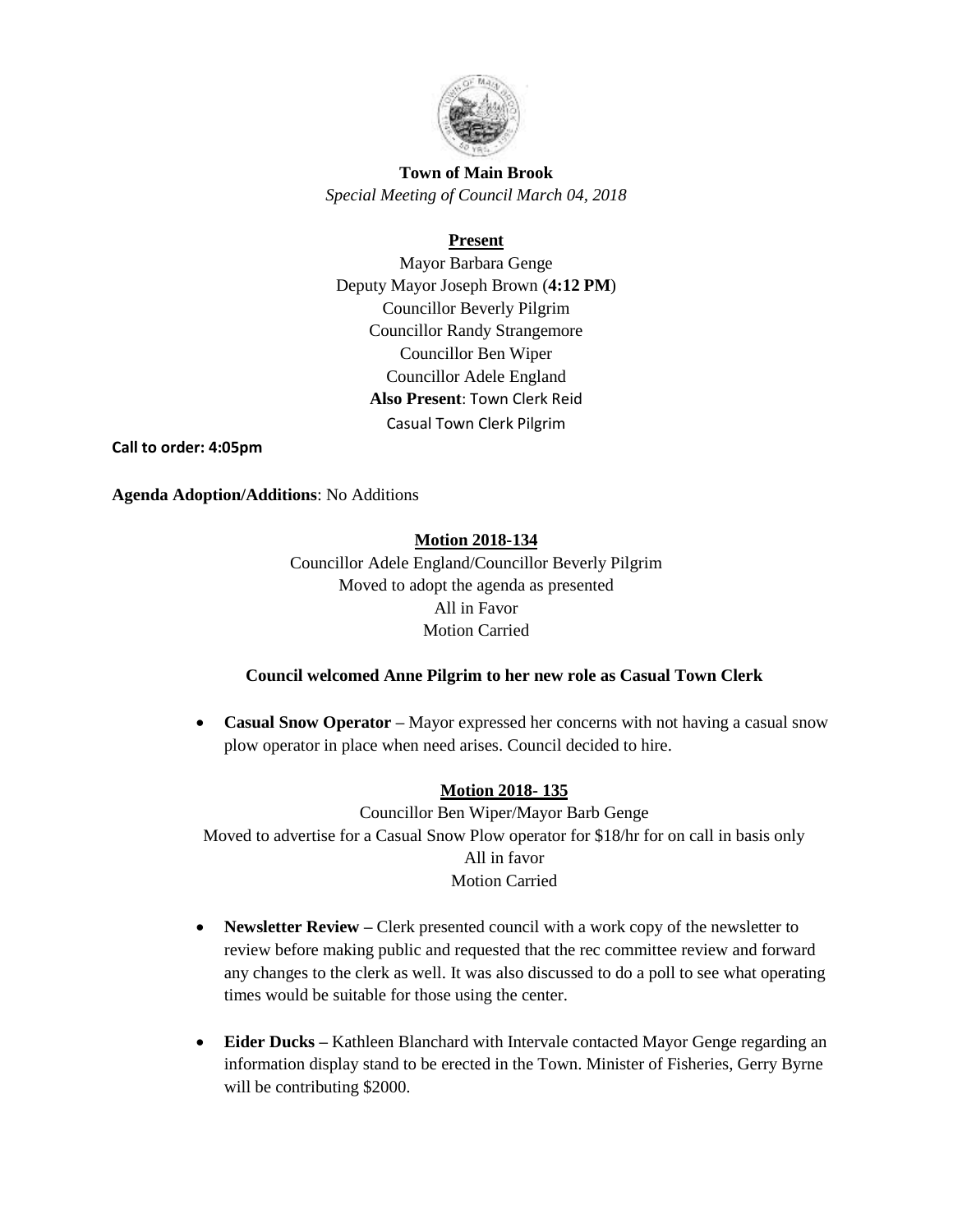- **Upcoming Events –** Councillor England expressed an interest to coordinate an event for the Town to support Mental Health Awareness. Members agreed this would be a great event to participate in.
- **War Memorial Project –** Councillor Wiper presented council with the Community War Memorial Funding Application. Council had a discussion and decided to apply for funding**.**

## **Motion 2018 – 136**

Councillor Randy Strangemore/Councillor Beverly Pilgrim Moved to submit an application for the Community War Memorial Funding. All In Favor Motion Carried

• **Pal Airlines letter** – Councillor Wiper requested permission to send a letter to PAL regarding assistance with increasing fire and emergency response times and how both can work together to enhance and create opportunities for this region.

## **Motion 2018 – 137**

Councillor Adele England/Councillor Randy Strangemore Moved to give Councillor Wiper permission to send a letter to PAL regarding Fire and emergency response. All in Favor Motion Carried

- **Casual Clerk Update** Clerk Reid informed members that the casual clerk is performing well in her new role and is learning quickly when put to the task.
- **Take Charge NL** Councillor Wiper & England both gave input on the take charge program and felt that it would be a benefit to the Town. Councillor Wiper informed members that NL Hydro/Power would subsidize 75% of the cost to upgrade the municipal building based on energy efficient upgrades. Options for upgrades were discussed. Councillor Wiper will take care of the application for submission.

## **Motion 2018 – 138**

Deputy Mayor Joseph Brown/Councillor Adele England Made a motion to submit a request to Take Charge NL All in favor Motion Carried

• **Building Upgrades** – See take Charge NL discussion